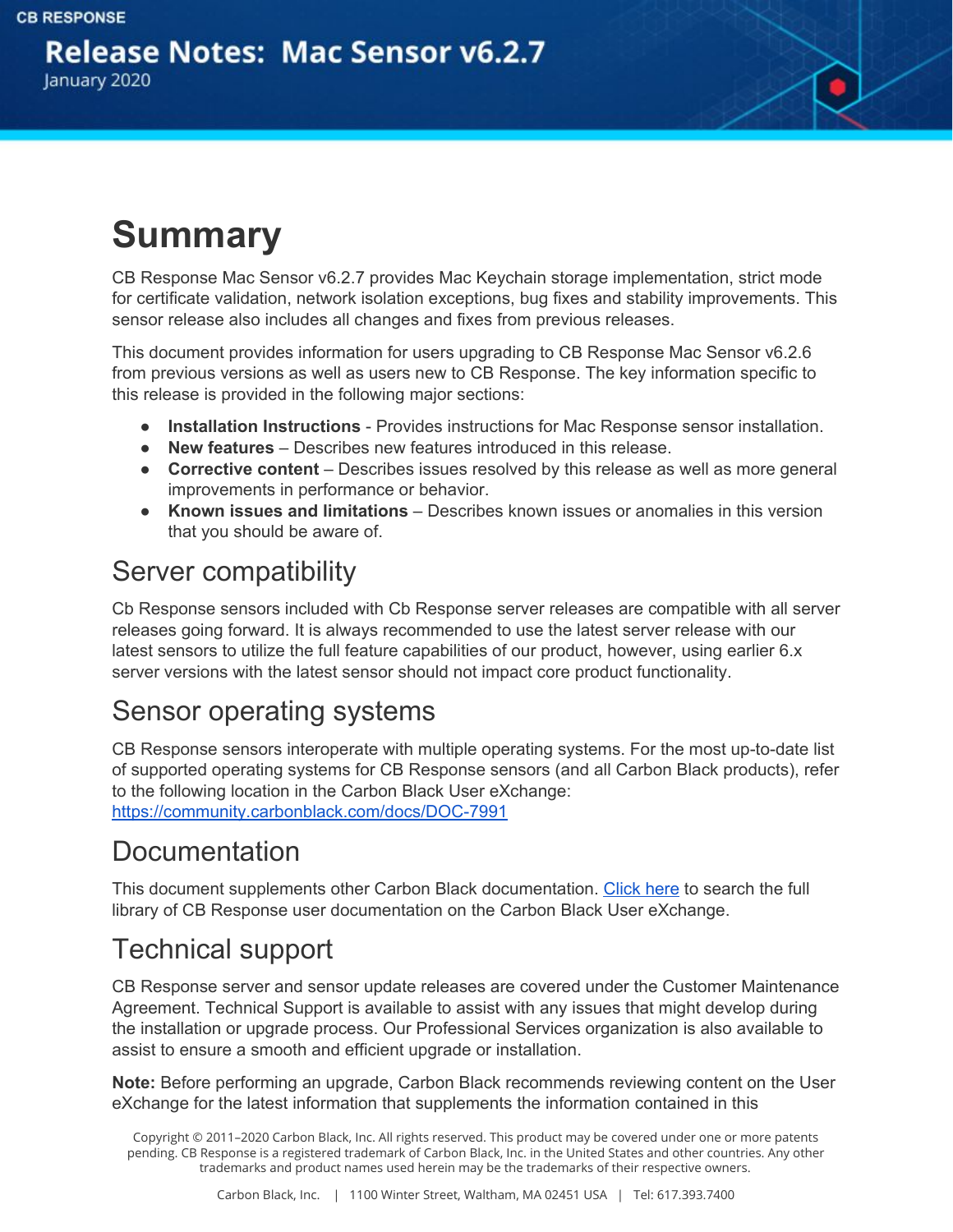document.

### **Installation Instructions**

To install the sensors on to your server, run through the following instructions:

- 1. Ensure your CB Response YUM repo is set appropriately:
	- a. The CB Response repository file to modify is */etc/yum.repos.d/CarbonBlack.repo*
	- b. Baseurl = [https://yum.distro.carbonblack.io/enterprise/stable/\\$releasever/\\$basearch/](https://yum.distro.carbonblack.io/enterprise/stable/$releasever/$basearch/)
- 2. On the CB Response server, clear the YUM cache by running the following command:
	- *a. yum clean all*
- 3. After the YUM cache has been cleared, download the sensor install package by running the following command:
	- *a. yum install --downloadonly --downloaddir=<package local download directory><package>*
		- i. **Note:** The *<package local download directory>* is a directory of your choice
		- *ii.* **Note:** *<package>* is replaced by *cb-osx-sensor*
- 4. Install the new sensor package on the CB Response server by running the command:
	- *a. rpm -i --force <package downloaded>*
- 5. Make the new installation package available in the server console UI by running the command:
	- *a. /usr/share/cb/cbcheck sensor-builds --update*
		- *i.* **Note:** If your groups have *Automatic Update* enabled, the sensors in that group will start to automatically update.

Your new sensor versions should now be available via the console. For any issues, please contact Carbon Black Technical Support.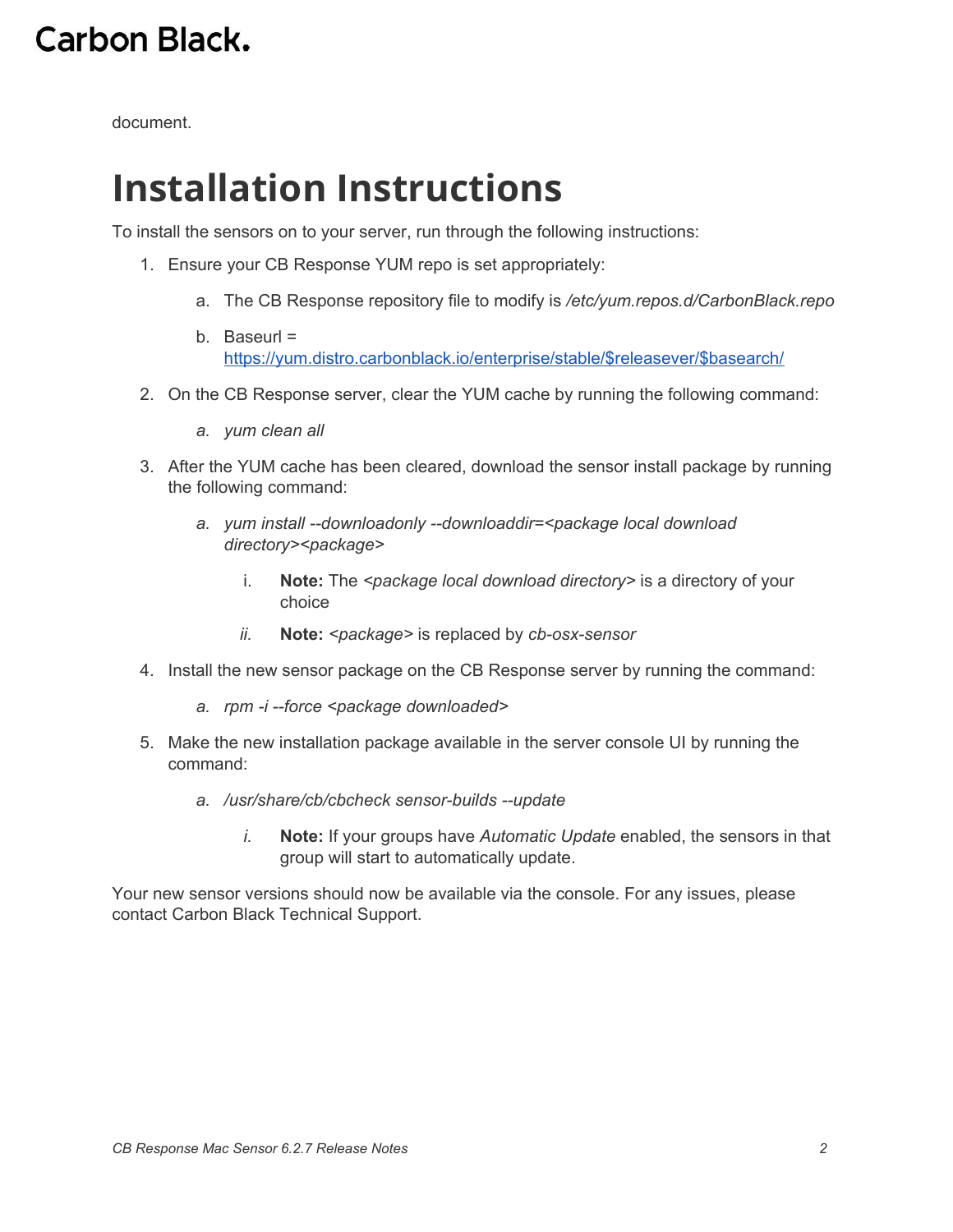### **New Features**

- **Network Isolation Exceptions** This feature allows CB Response users to add a set of IP addresses or URLs to exclude from network isolation on a per sensor group basis. Threat Hunters & Incident Responders can allow IT tools, VPN and proxy connections, and other security tools to continue to operate while putting the sensor in isolation. [CB-27684]
- **Mac Keychain Storage** In an effort to increase sensor hardening, sensitive data related to the Mac Response sensor will now be stored in the Mac Keychain. By utilizing the Keychain, you can be confident that the Developer ID-signed builds that Carbon Black distributes only retains sensitive sensor configuration data using best practices recommended by the platform vendor for storing and setting configuration options. This will also allow for stricter certificate validations in the future, as well as certificate creation and swapping using the Keychain Manager class. [CB-24369]
- **CB Live Response Improvements** Added additional customization for CB Live Response file chunk size using "Get" command for improved transfer speeds in various bandwidth environments. [CB-25917]
- **Strict Certificate Enforcement** You can require stricter validation of certificates so that if a server certificate used by a sensor fails standard X509 certificate validation checks (excluding revocation), server-sensor communication will be disabled. [CB-24368]

## **Corrective Content**

This release provides the following corrective content changes:

- Added Mac Keychain storage feature and functionality for sensor hardening. [CB-24369]
- Fixed bug with driver reload failing to reset the sensor health score. [CB-26750]
- Fixed bug to report local IP and port information in server UI for TCP connections for IPv4 and IPv6. [CB-13162]
- Added ASLR functionality so memory used is not mapped to an explicit address. [CB-24385]
- Updated sensor compilation to enable stack-based buffer overflow protection. [CB-24387]

### **Known Issues and Limitations**

Known issues associated with this version of the sensor are included below:

● Downgrading from v6.2.7 to previous sensor versions will require a reinstallation due to changes in the way the sensor database is accessed. More information can be found at the UeX post here: